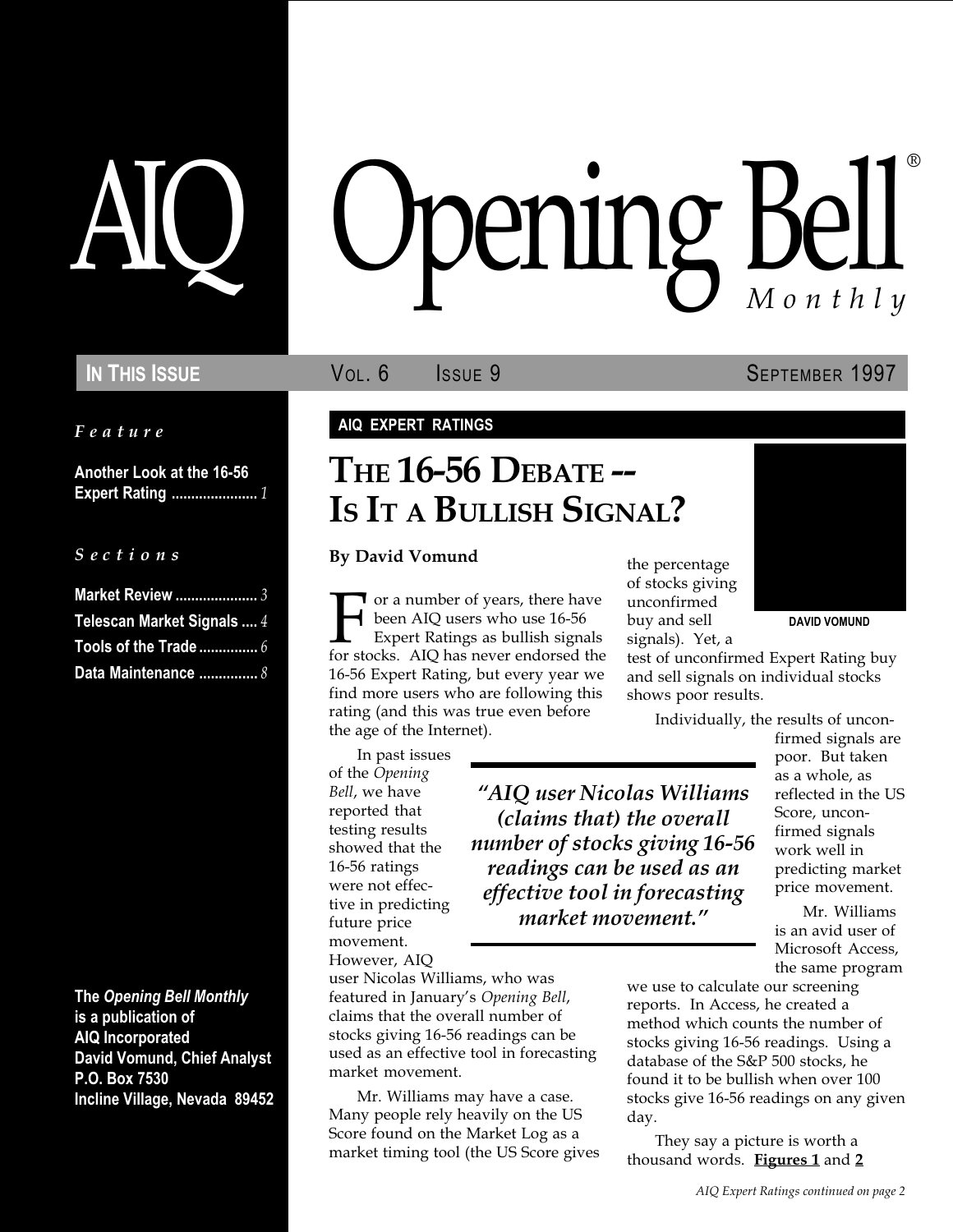### AIQ Opening Bell

### AIQ EXPERT RATINGS continued . . .

in predicting price movement. Figure 1 is a chart of the Dow while Figure 2 charts the number of S&P 500 stocks giving 16-56 readings.

We see that in the two cases where the number of 16-56 readings was greater than 100 (July 96 and April 97), the market made an important low. In September and December, the count moved above 90 and in both cases the market reached a low right after a short term selloff.

The arrows on Figure 1 represent places where there was a market timing Expert Rating signal of 95 or greater at the same time that the number of stocks giving 16-56 readings was greater than 100. Very impressive.

Mr. Williams also likes 16-56 readings on individual stocks when combined with other indicator readings.

When examining 16-56 readings on individual stocks, Mr. Williams likes to use the CCI, Stochastic, and Candlestick readings. He likes to see a stock give a 16-56 rating at the lower end of the Bollinger Bands, especially if it has a bullish Candlestick pattern.

When the stock gives a 16-56

### PLEASE SEND CORRESPONDENCE TO:

Opening Bell Monthly G.R. Barbor, Editor P.O. Box 7530 Incline Village, NV 89452

AIQ Opening Bell Monthly does not intend to make trading recommendations, nor do we publish, keep or claim any track records. It is designed as a serious tool to aid investors in their trading decisions through the use of AIQ software and an increased familiarity with technical indicators and trading strategies. AIQ reserves the right to use or edit submissions.

For subscription information, phone 1-800-332-2999 or 1-702-831-2999.

© 1993-1997, AIQ Systems





reading, he wants the 14 day CCI indicator to move above negative 100 and a 9 day Stochastic to move above 20. An example is found in Sears (Figure 3). In late May, Sears moved from the top Bollinger Band to the lower Bollinger Band and hit a support trendline. At the same time,

its Stochastic and CCI indicators reached oversold territory. These indicators gave buy signals about the same time that a 16-56 reading was registered. The stock rallied shortly thereafter.

TradingExpert version 3.0 or greater has the ability to screen for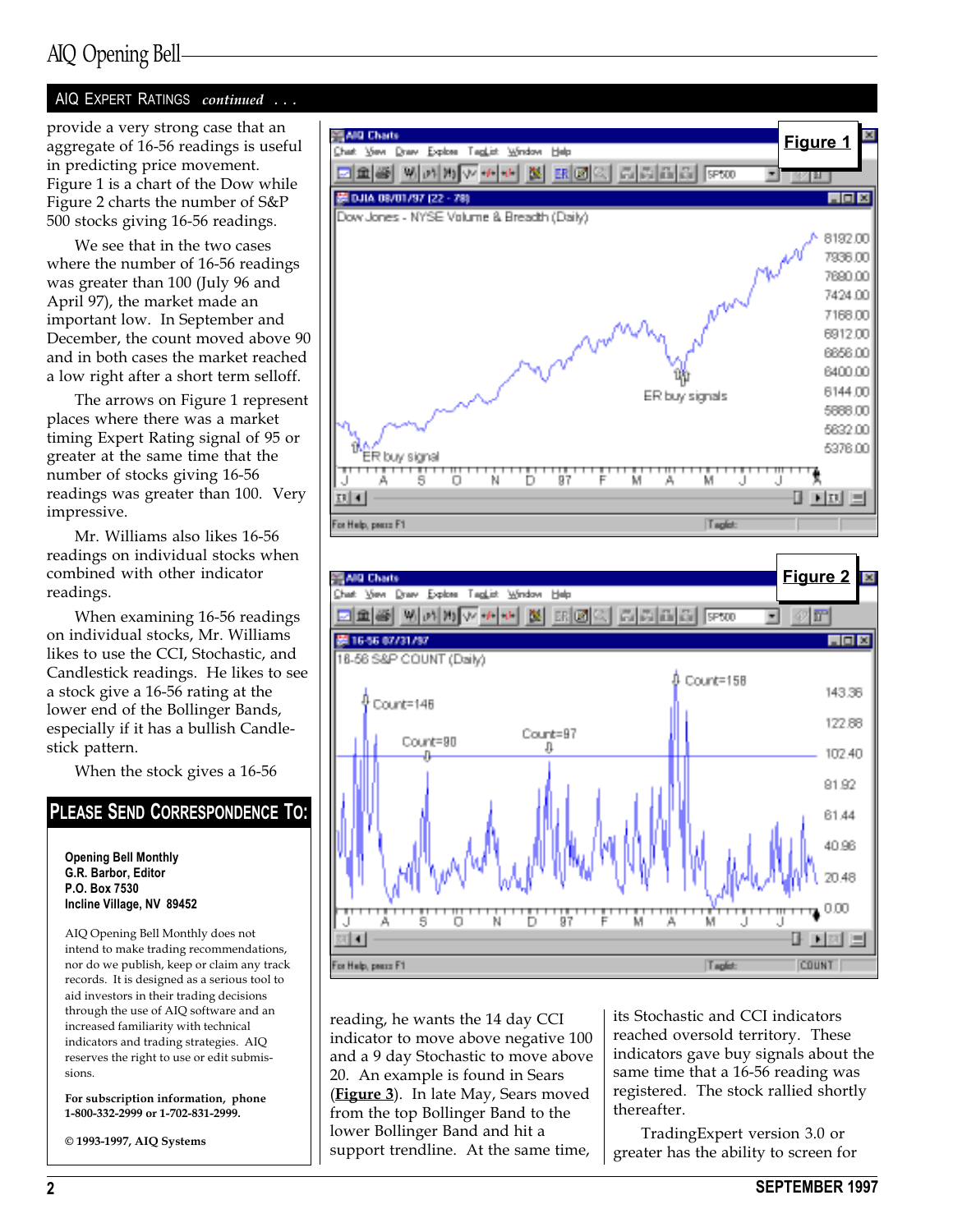### AIQ EXPERT RATINGS continued . . .

Settings, go to Report Criteria, then Daily Stock Criteria, and highlight the Expert Analysis report. Change the Up ER Value (EQ) setting to 16. The next time reports are generated, only stocks with 16-56 readings will appear on the Expert Analysis report.

In the next version of AIQ TradingExpert, we'll have the ability to count the number of stocks giving 16-56 Expert Ratings as well as other Expert Ratings.  $\blacksquare$ 



The strong bullish advance<br>beginning in April came to an<br>and in August During the late end in August. During the late spring early summer advance, there were five occasions where the Dow closed at a loss of more than 130 points but the system remained on a buy signal. Activity on August 8 was different. On that day, the Dow fell 156 points and there was enough technical damage to warrant a 98 down signal. On the day of the sell signal, the S&P 500 broke below a support trendline drawn connecting the April and July lows. At the time of the sell signal, there was already a high percentage of stocks giving unconfirmed buy signals.

The market in early August looked very much like it did in March. In both cases, the AIQ timing model gave continuation buy signals near the top. There was a buy on March 7 (a continuation buy from a January 7 buy) and a buy on July 30 (a continuation buy from a March 21 buy). Also in both cases, a sell was registered after a big down day and the

### MARKET REVIEW

market continued to move lower.

The one major difference between the March and August correction was that in August the broader market outperformed the S&P 500. When the S&P 500 hit its low on August 29, the Russell

2000 was in new high ground. With the broader market outperforming, the correction didn't feel like a correction.

The rotation from large-cap stocks to small-cap stocks is best seen in a weekly chart of the Russell 2000 along with its RSMD indicator (see **Figure 4**). Notice from May of 1996 to May 1997, the RSMD SPX indicator moved lower indicating strength in the large-cap stocks. This sum-



mer, this indicator made a decisive break above its signal line, pointing toward outperformance in the small-cap stocks.

After the Labor Day weekend, the market staged a strong advance and our timing model gave a 100 buy signal on September 2. This signal was confirmed on that day by the Phase indicator while a high percentage of stocks were registering unconfirmed buy signals.  $\blacksquare$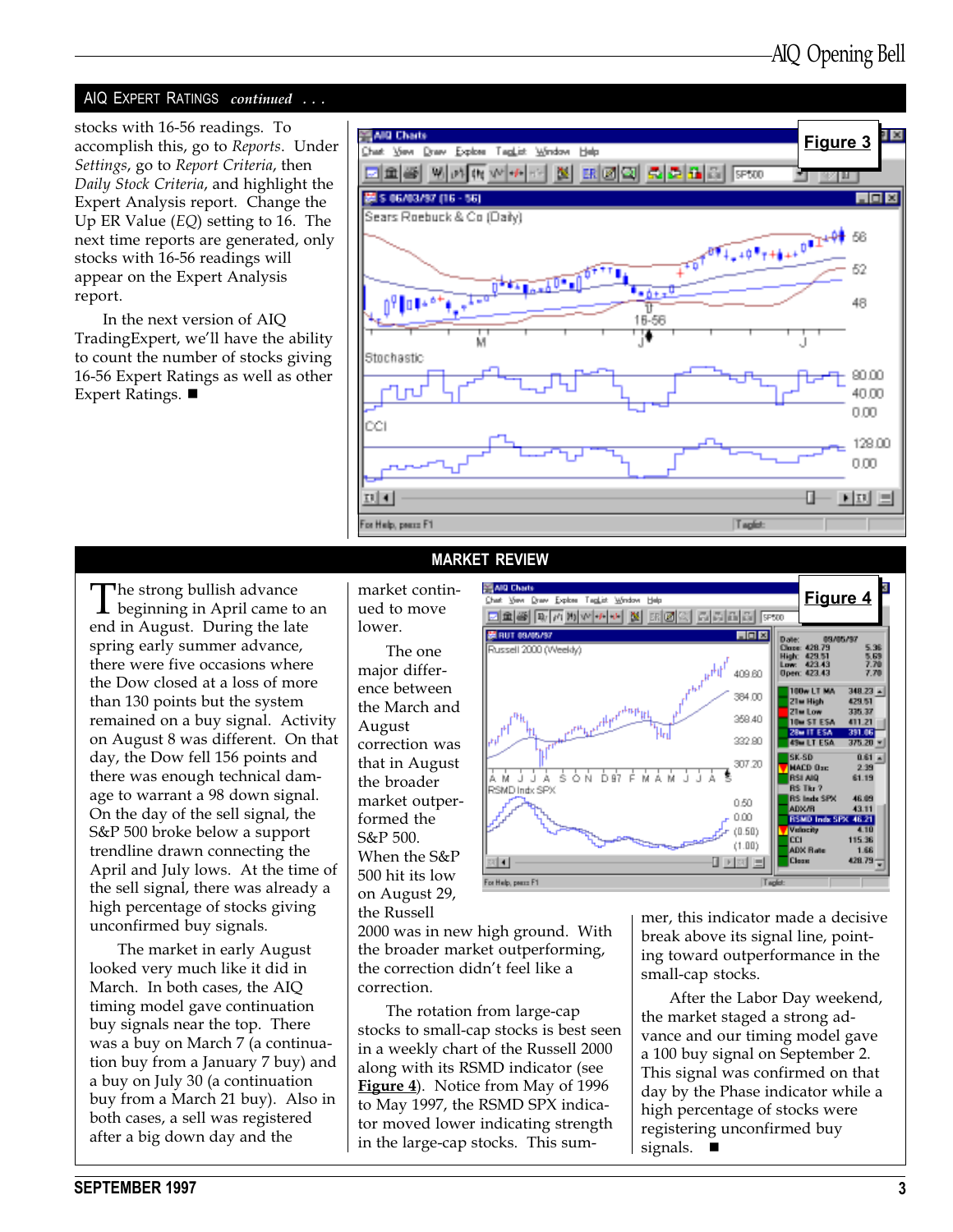### MARKET TIMING

# TESTING THE ACCURACY OF TELESCAN MARKET TIMING SIGNALS

By David Vomund

I ven the current market<br>
environment, we feel it<br>
the issue of market timing Expe environment, we feel it is important to again address the issue of market timing Expert Rating signals that are generated for people who use Telescan as a data vendor. The market timing Expert Ratings for Telescan users are different than the market timing ratings for those who use Dial/Data or Interactive Data Corp.

This is an important issue since there are times, such as at the end of August, when Telescan users are on a market timing buy signal while Dial/Data and Interactive Data users are on a sell signal. In this article we'll explore why the timing signals for Telescan users are different, and then we'll test their accuracy.

The main difference between the data vendors is that Telescan reports the actual high and low values for the Dow (DJIA) whereas the other vendors report the theoretical high and low values. Theoretical high and low prices differ from actual price data. The theoretical high for the DJIA is the price that would be reached if all 30 Dow stocks traded at their daily high prices at the same time. The theoretical low price for the DJIA is the price if all 30 stocks were to reach their daily low prices at the same time. The actual high and low price is simply the highest/ lowest price that the Dow actually traded on a given day. Since stocks rarely reach their daily high price at the same time, the actual high price for the DJIA will be lower than the theoretical high price. Conversely, the actual low price on the DJIA will be higher than the theoretical low price.

While the actual high and low prices make more intuitive sense, the

theoretical values have been the standard. Only in the last few years has The Wall Street Journal begun reporting the actual high and low values along with the theoretical high and low values.

All of the research in developing the AIQ Expert System was based on theoretical high and low values. This continues to be our standard. TradingExpert is shipped with market timing data that corresponds to the theoretical values that are reported in The Wall Street Journal.

When we list the latest timing signals in the Market Review section of this newsletter, we are reporting the signals that are generated using the theoretical high and low values for the DJIA. That is, the signals we report are the same as those generated when using Dial/Data or Interactive Data.

How accurate are the signals using Telescan data? In the first section of **Table 1**, we list the market timing buy and sell dates along with the percentage change figures for the S&P 500 using theoretical high/low values for DJIA (Dial/Data and Interactive Data). The second section lists the buy and sell dates along with the percentage change in the S&P 500 using actual high/low values for DJIA (Telescan). Expert Rating signals of 95 or greater were used and only the first buy signal in a string of buy signals was considered.

Market Timing continued on page 6

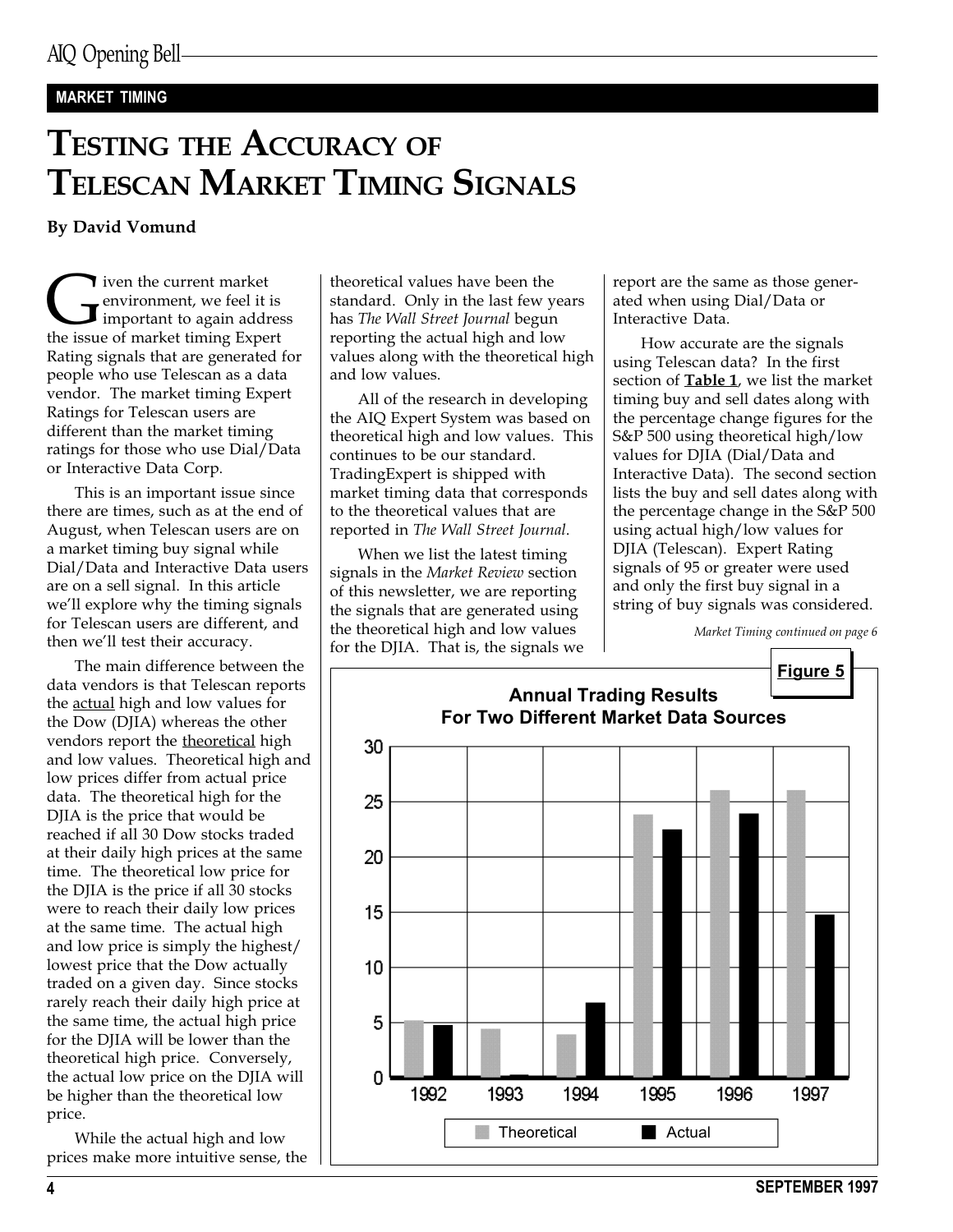Table 1

### Comparison of Market Timing Signal Effectiveness Percent Change S&P 500 Index

| <b>Theoretical High/Low Values</b> |                  |          | <b>Actual High/Low Values</b> |                  |          |  |
|------------------------------------|------------------|----------|-------------------------------|------------------|----------|--|
| <b>Entry Date</b>                  | <b>Exit Date</b> | % Change | <b>Entry Date</b>             | <b>Exit Date</b> | % Change |  |
| 12/31/91                           | 02/24/92         | 9.87     | 12/31/91                      | 02/28/92         | $-1.05$  |  |
| 04/10/92                           | 05/15/92         | 1.43     | 03/13/92                      | 03/23/92         | 1.00     |  |
| 05/29/92                           | 06/05/92         | $-0.45$  | 04/10/92                      | 08/06/92         | 4.03     |  |
| 06/22/92                           | 07/20/92         | 2.57     | 09/02/92                      | 09/08/92         | $-0.85$  |  |
| 07/27/92                           | 08/06/92         | 2.20     | 09/10/92                      | 09/17/92         | $0.00\,$ |  |
| 08/14/92                           | 09/08/92         | $-1.30$  | 09/18/92                      | 11/04/92         | $-1.38$  |  |
| 09/10/92                           | 09/22/92         | $-0.67$  | 11/18/92                      | 01/07/93         | 1.86     |  |
| 09/28/92                           | 12/14/92         | 3.89     | 04/08/93                      | 04/20/93         | 0.74     |  |
| 12/18/92                           | 01/07/93         | $-2.39$  | 06/24/93                      | 07/02/93         | $-0.17$  |  |
| 01/12/93                           | 02/16/93         | 0.67     | 07/06/93                      | 07/21/93         | 1.30     |  |
| 07/06/93                           | 10/22/93         | 4.95     | 10/01/93                      | 10/07/93         | $-0.46$  |  |
| 12/17/93                           | 02/04/94         | 0.74     | 12/17/93                      | 02/04/94         | 0.74     |  |
| 02/28/94                           | 03/24/94         | $-0.60$  | 02/25/94                      | 03/24/94         | $-0.37$  |  |
| 03/28/94                           | 06/20/94         | $-0.98$  | 03/25/94                      | 06/20/94         | $-1.11$  |  |
| 06/27/94                           | 08/05/94         | 2.19     | 06/27/94                      | 08/05/94         | 2.19     |  |
| 08/23/94                           | 09/19/94         | 1.36     | 08/12/94                      | 09/16/94         | 2.00     |  |
| 09/26/94                           | 09/29/94         | 0.31     | 10/10/94                      | 10/20/94         | 1.70     |  |
| 10/10/94                           | 10/20/94         | 1.70     | 11/25/94                      | 03/07/95         | 6.60     |  |
| 11/07/94                           | 04/20/95         | 9.12     | 04/21/95                      | 07/19/95         | 8.36     |  |
| 04/21/95                           | 06/16/95         | 6.16     | 08/24/95                      | 10/19/95         | 5.95     |  |
| 08/25/95                           | 10/02/95         | 3.86     | 11/16/95                      | 12/18/95         | 1.59     |  |
| 10/12/95                           | 10/19/95         | 1.29     | 01/16/96                      | 03/08/96         | 4.12     |  |
| 11/16/95                           | 12/18/95         | 1.59     | 03/11/96                      | 04/08/96         | 0.66     |  |
| 01/16/96                           | 04/03/96         | 7.80     | 04/18/96                      | 05/02/96         | $-0.04$  |  |
| 04/15/96                           | 04/17/96         | $-0.14$  | 05/07/96                      | 06/07/96         | 5.49     |  |
| 05/08/96                           | 06/07/96         | 4.42     | 07/09/96                      | 08/29/96         | 0.40     |  |
| 07/09/96                           | 08/29/96         | $0.40\,$ | 09/09/96                      | 01/06/97         | 12.64    |  |
| 09/09/96                           | 01/06/97         | 12.64    | 01/07/96                      | 01/24/97         | 2.30     |  |
| 01/07/97                           | 03/13/97         | 4.82     | 03/07/97                      | 03/13/97         | $-1.91$  |  |
| 03/21/97                           | 08/08/97         | 19.60    | 03/21/97                      | 07/18/97         | 16.73    |  |
| 07/30/97                           | 08/08/97         | $-1.97$  | 08/18/97                      | N/A              |          |  |

Average Holding Period = 48 days AverageHolding Period = 54 days

Average Gain Per Trade = 3.23% AverageGain Per Trade = 2.29%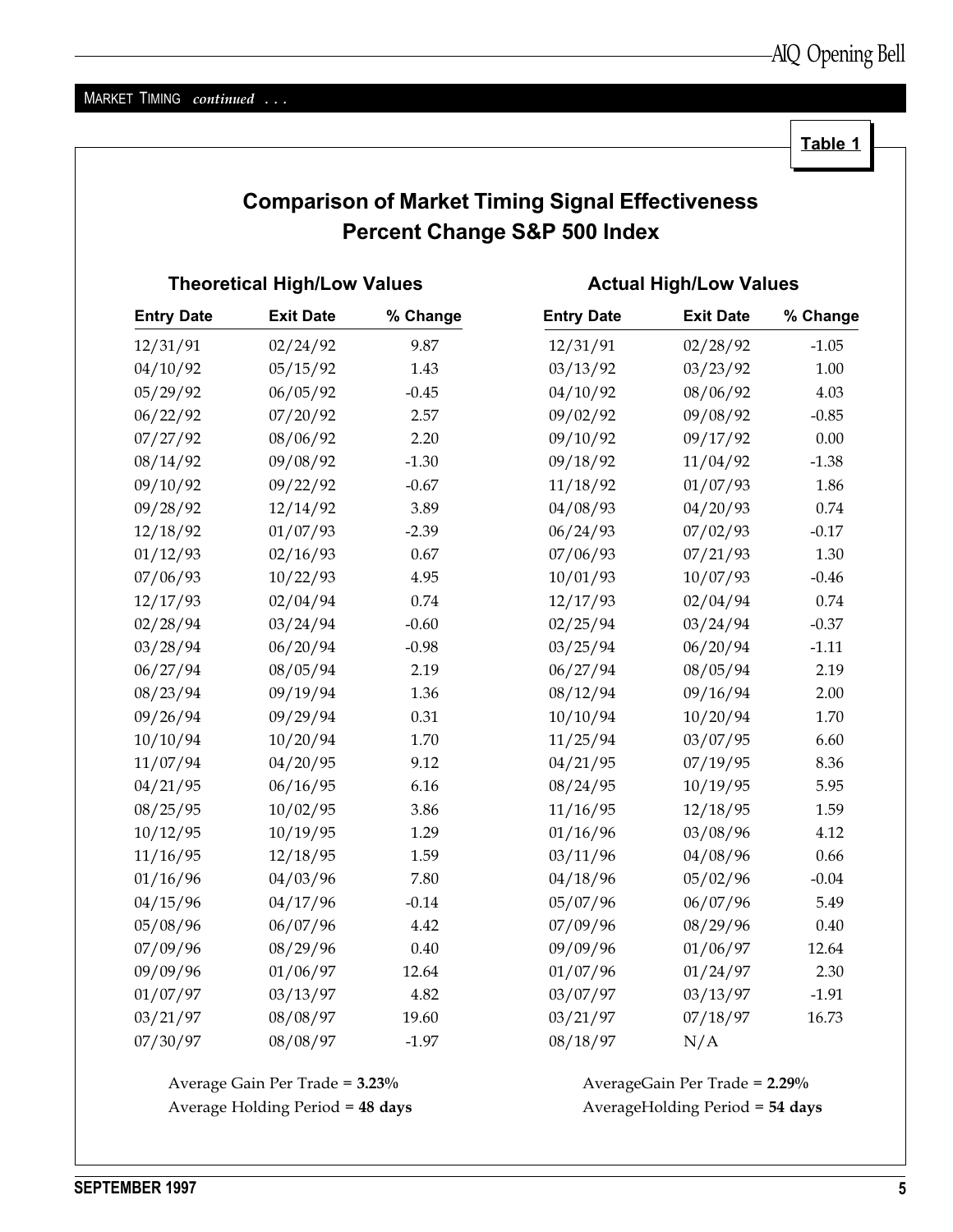### TOOLS OF THE TRADE

# THE STOCHASTIC IS BEST USED TRADING IN THE DIRECTION OF THE TREND

### By David Vomund

The Stochastic indicator,<br>developed by George C.<br>bought or oversold readings for developed by George C. Lane, is designed to give overindividual securities or the market as a whole. It works very well in certain market conditions but should be used in conjunction with other indicators (Lane himself does not recommend using only the Stochastic).

The Stochastic is expressed as a percentage on a scale of 0-100. The lower the number, the more oversold

the market is. A value below 20 designates oversold territory. A buy signal is registered when the Stochastic rises above 20. The higher the number, the more overbought the market is. A value above 80 designates overbought territory. A sell signal comes when the Stochastic falls below 80.

AIQ uses as the default value the 21 day period that Lane determined to be optimum, but as you become familiar with the indicator you can tune it to fit your trading style. Lengthening the number of days slows the indicator down; shortening the number of days speeds the indicator up.

In a sideways market, the Stochastic overbought/oversold levels tend to coincide with short-term tops and bottoms for the security. Typically, when the Stochastic is above 80 the security is at the upper end of its trading range and when the Stochastic is below 20 the security is in the lower end of its trading range. A good example is found in Figure 6 (see arrows).

The problem with trading a nontrending security based on Stochastic

### MARKET TIMING continued ...

Examining the data, we see that the signals are often in agreement. Both models went bullish on March 21, 1997 and stayed bullish until this summer. There are times, however, when the models are not in agreement. From January 24, 1997 to March 7, 1997, Telescan users were on a sell signal while Dial/Data and Interactive Data users were on a buy signal.

As for accuracy, we see that theoretical high/low values of the Dow work better. The S&P 500 gains 3.23% for the average buy signal using theoretical high and low values with a 48 day holding period. Using actual high/low values, the average signal is 2.3% with a 54 day holding period.

The yearly results of trading the S&P 500 using the different data

| For each trade, we held the S&P 500<br>until the first sell signal of 95 or<br>greater was registered. Since we are | <b>Annual Trading Results</b><br><b>For Two Different Market Data Sources</b> |                                     |                         | Table 2 |
|---------------------------------------------------------------------------------------------------------------------|-------------------------------------------------------------------------------|-------------------------------------|-------------------------|---------|
| strictly testing Expert Ratings, no<br>confirmation technique was used.<br>The test began in 1992, since Telescan   |                                                                               | <b>Theoretical</b><br><b>Values</b> | Actual<br><b>Values</b> |         |
| switched from theoretical to actual<br>high and low values in mid-1991.                                             | 1992                                                                          | 5.22                                | 4.76                    |         |
| Examining the data, we see that                                                                                     | 1993                                                                          | 4.46                                | 0.27                    |         |
| the signals are often in agreement.                                                                                 | 1994                                                                          | 3.89                                | 6.82                    |         |
| Both models went bullish on March                                                                                   | 1995                                                                          | 23.80                               | 22.43                   |         |
| 21, 1997 and stayed bullish until this<br>summer. There are times, however,                                         | 1996                                                                          | 25.96                               | 23.84                   |         |
| when the models are not in agree-                                                                                   | 1997*                                                                         | 25.97                               | 14.77                   |         |
| ment. From January 24, 1997 to<br>March 7-1997. Telescan users were                                                 | * Through August 28, 1997                                                     |                                     |                         |         |

vendors is found in Table 2 and **Figure 5.** We see that in most years the results are fairly close. The one year where Telescan users had the edge was in 1994. So far this year, however, the market timing model has clearly worked better for Dial/ Data and Interactive Data users. Not only is the overall return higher, but there has been less trading activity.

Theoretical high and low values for the DJIA will remain the standard for AIQ and it is the timing signals

from those values that we'll report in the Opening Bell. We do monitor both sets of timing signals, however. In all likelihood, the best signals are those where the timing signals are in agreement no matter who the data vendor is.

Overall, the timing signals seen for each data vendor are probably more accurate than the forecasts of most six figure Wall Street professionals! $\blacksquare$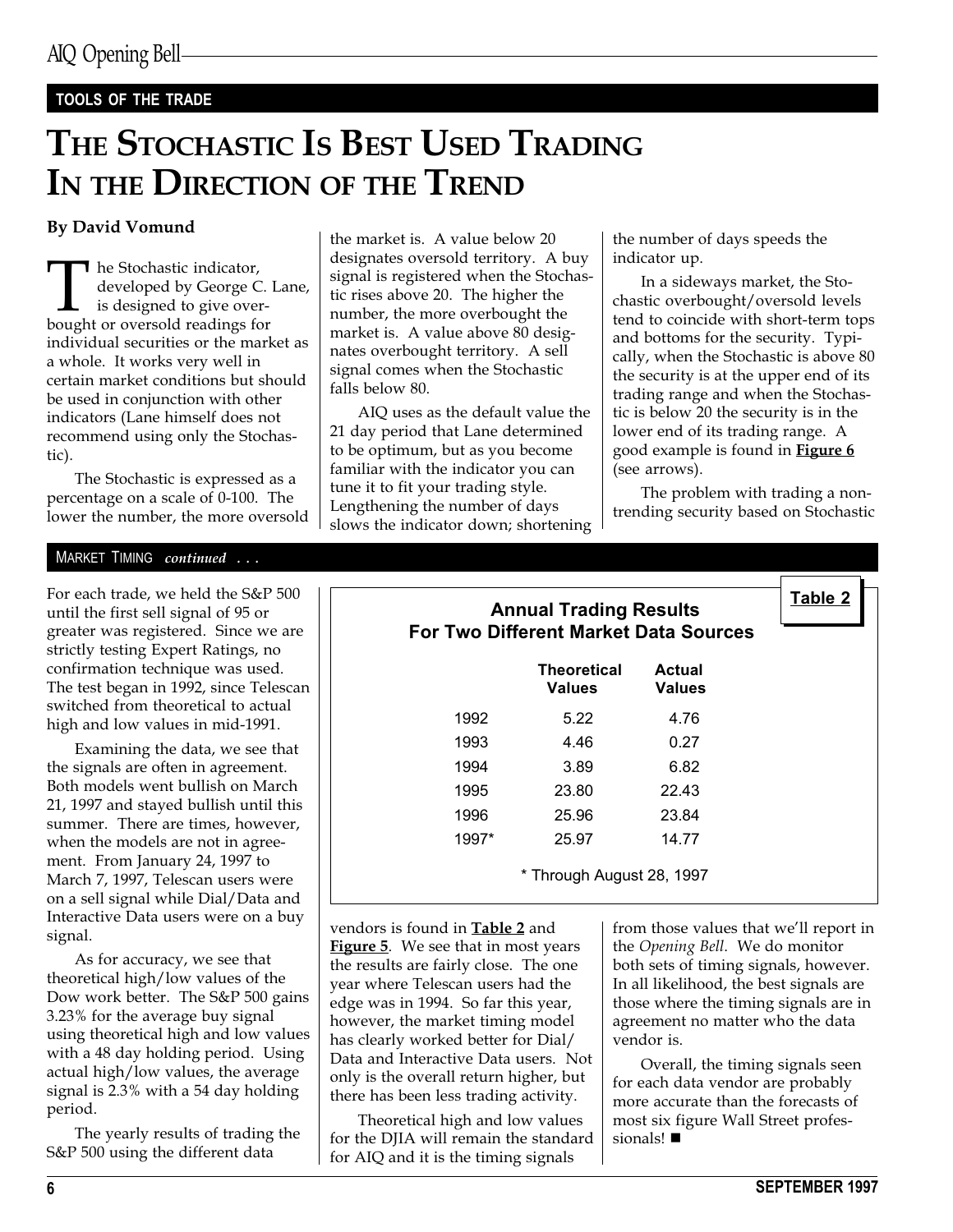### TOLLS OF THE TRADE continued . . .

readings is that eventually the consolidation ends and a trend is formed. When this happens, you'll typically be on the wrong side of the market. One method of lowering risk is to use the Stochastic on trending securities but only trade in the direction of the trend (i.e., for an uptrending security, only Stochastic buy signals are acted on).

An example of using the Stochastic by trading in the direction of the trend is found in **Figure 7.** Rayonier (RYN) is clearly in an uptrend, moving from \$38 to \$48 over the five months charted. With this uptrending security, Stochastic sell signals were ineffective but the buy signals were perfect.

We ran a screening technique which searched for stocks that were in an uptrend above their 200 day moving averages and also gave Stochastic buy signals. (The next version of TradingExpert will have this screening capability). We ran the screening at the beginning of the month, looked at the performance of the stocks during that month, then a new report was run.

The results are found in Table 3. Using a database of 2000 stocks, the

|                                                              |                  | Table 3 |  |
|--------------------------------------------------------------|------------------|---------|--|
| <b>Average Monthly Gains</b><br><b>Screen Derived Stocks</b> |                  |         |  |
|                                                              | 1996             | 1997    |  |
| Jan                                                          | 3.26             | 9.15    |  |
| Feb                                                          | 4.66             | $-5.08$ |  |
| Mar                                                          | 1.52             | $-4.08$ |  |
| Apr                                                          | 3.66             | 2.70    |  |
| May                                                          | 3.07             | 9.72    |  |
| Jun                                                          | -4.13            | 9.52    |  |
| Jul                                                          | $-5.11$          | 8.85    |  |
| Aug                                                          | 5.51             | 0.53    |  |
| Sep                                                          | 6.04             |         |  |
| Oct                                                          | 1.07             |         |  |
| Nov                                                          | 3.63             |         |  |
| Dec                                                          | $-1.37$          |         |  |
|                                                              | Average $= 2.66$ |         |  |





average stock that is above its 200 day moving average and also gives a Stochastic buy signal at the beginning of the month rises an average of 2.66% that month. That sounds very good but the amazing bull run didn't hurt! The 2.66% average monthly return is slightly greater than the average stock's increase.

When choosing another indicator to use in conjunction with the Stochastic, it is best to use an indicator that incorporates volume activity. Since the Stochastic is based on price alone, indicators such as Money Flow, On Balance Volume, or the Positive Volume Index will give readings independent of the Stochastic.  $\blacksquare$